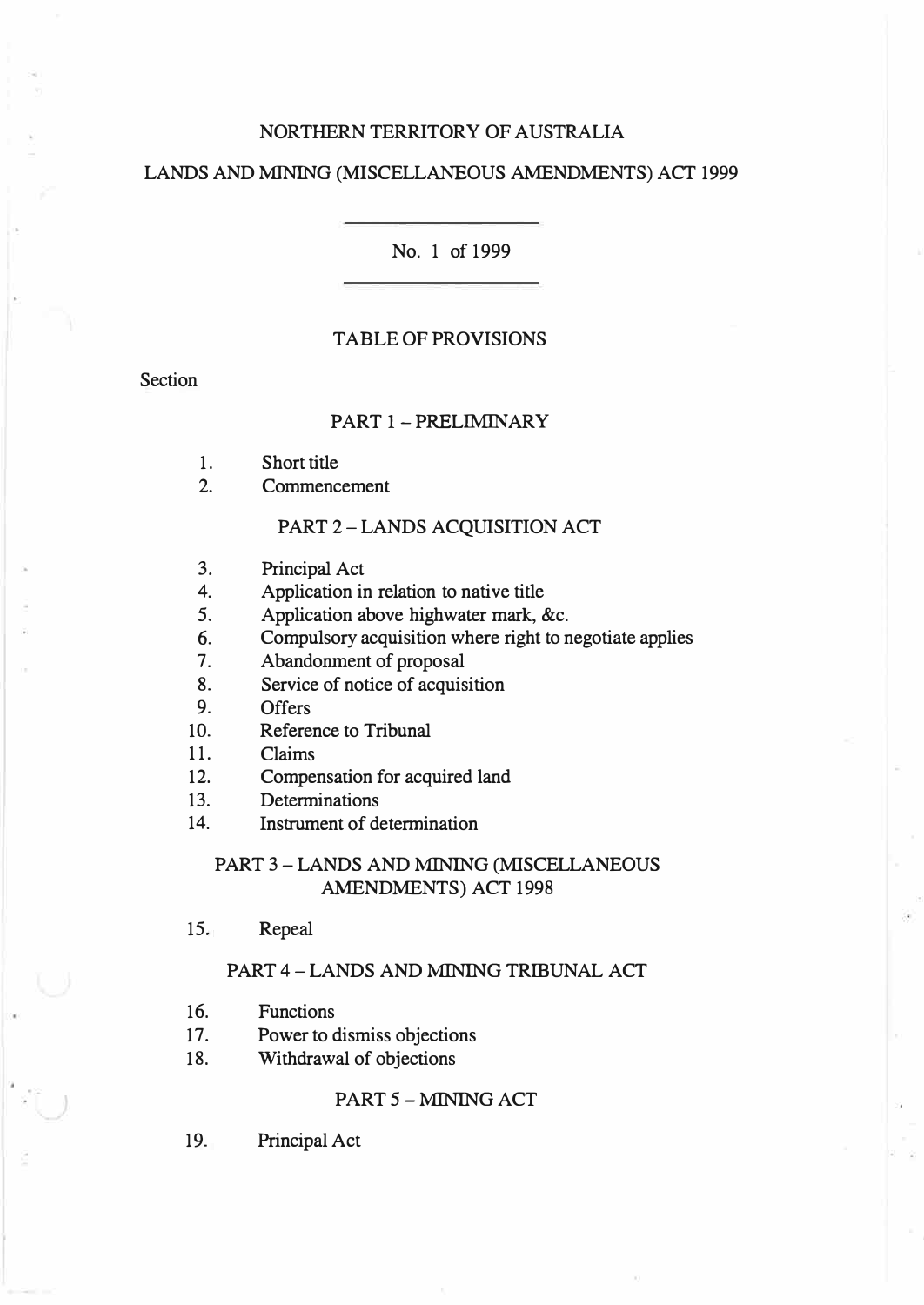- 20. Application
- 2r. Consultation and mediation
- 22. Procedure if no objections lodged, objections withdrawn, &c.
- 23. Compensation
- 24. New section

1654. Notification of conditions relating to native title

# PART6-PETROIEUMACT

- 25. Principal Act
- 26. Notice of application for permit
- 27. Application
- 28. Consultation and mediation
- 29. Procedure if no objections lodged, objections withdrawn, &c.
- 30. Compensation
- 31. New section
	- 704. Notification of conditions relating to native title
- 32. New section
	- 1178. Service of documents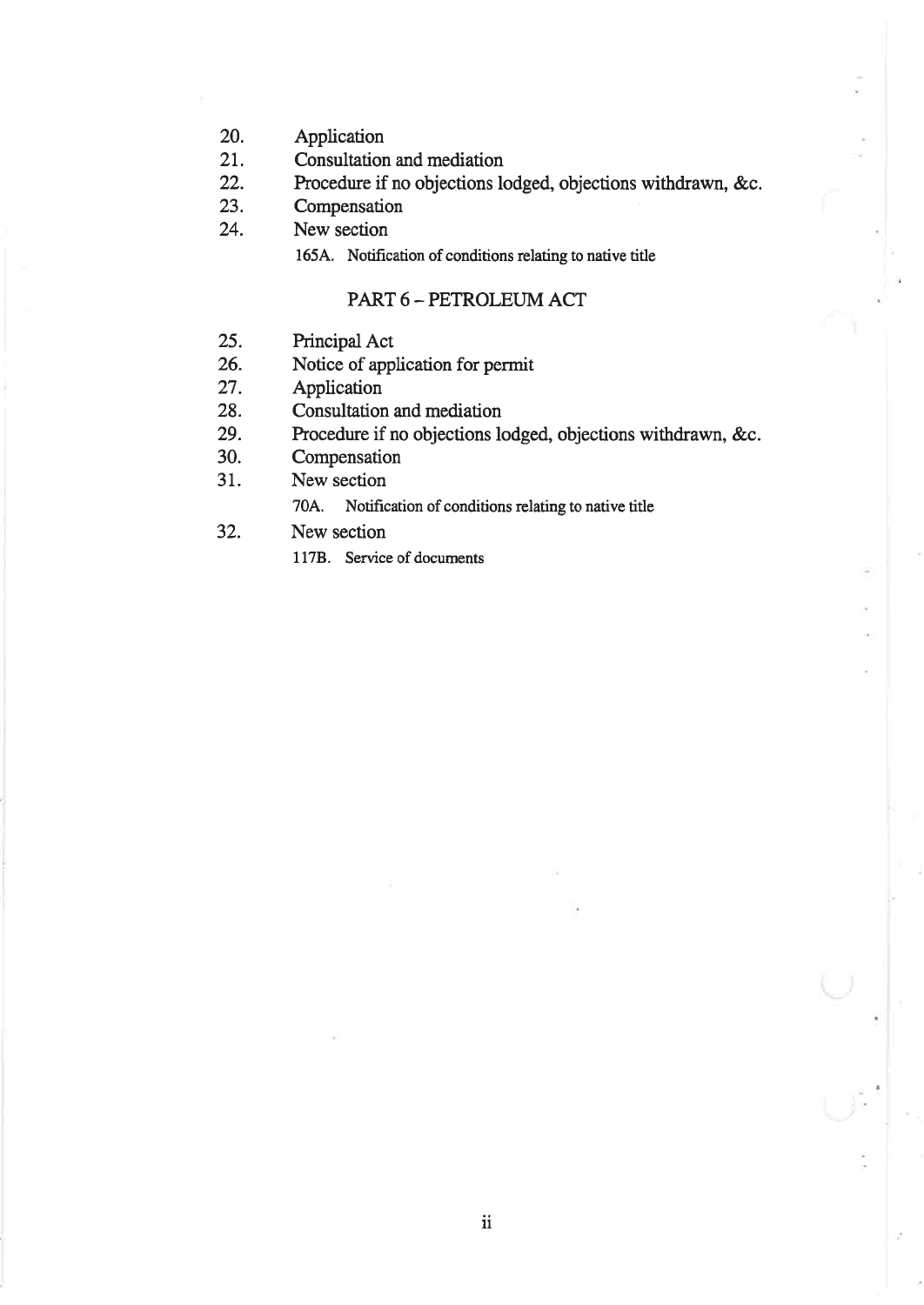

No. 1 of 1999

# **AN ACT**

to amend certain Acts consequent upon the enactment of the *Native Title Amendment Act 1998* of the Commonwealth

> *[Assented to 19 February 1999] [Second reading 17 February 1999]*

# **The Legislative Assembly of the Northern Territory enacts as follows:**

# **PART 1 - PRELIMINARY**

#### **1. Short title**

This Act may be cited as the *Lands and Mining (Miscellaneous Amendments) Act 1999.* 

# **2. Commencement**

(1) Part 2 is to be taken to have come into operation on the day on which, but immediately after, Part 4 of the *Lands and Mining (Miscellaneous Amendments) Act 1998* commenced.

(2) Part 4 is to be taken to have come into operation on the day on which, but immediately after, Part 6 of the *Lands and Mining (Miscellaneous Amendments) Act 1998* commenced.

#### **PART 2-LANDS ACQUISITION ACT**

# **3. Principal Act**

The *Lands Acquisition Act* is in this Part referred to as the Principal Act.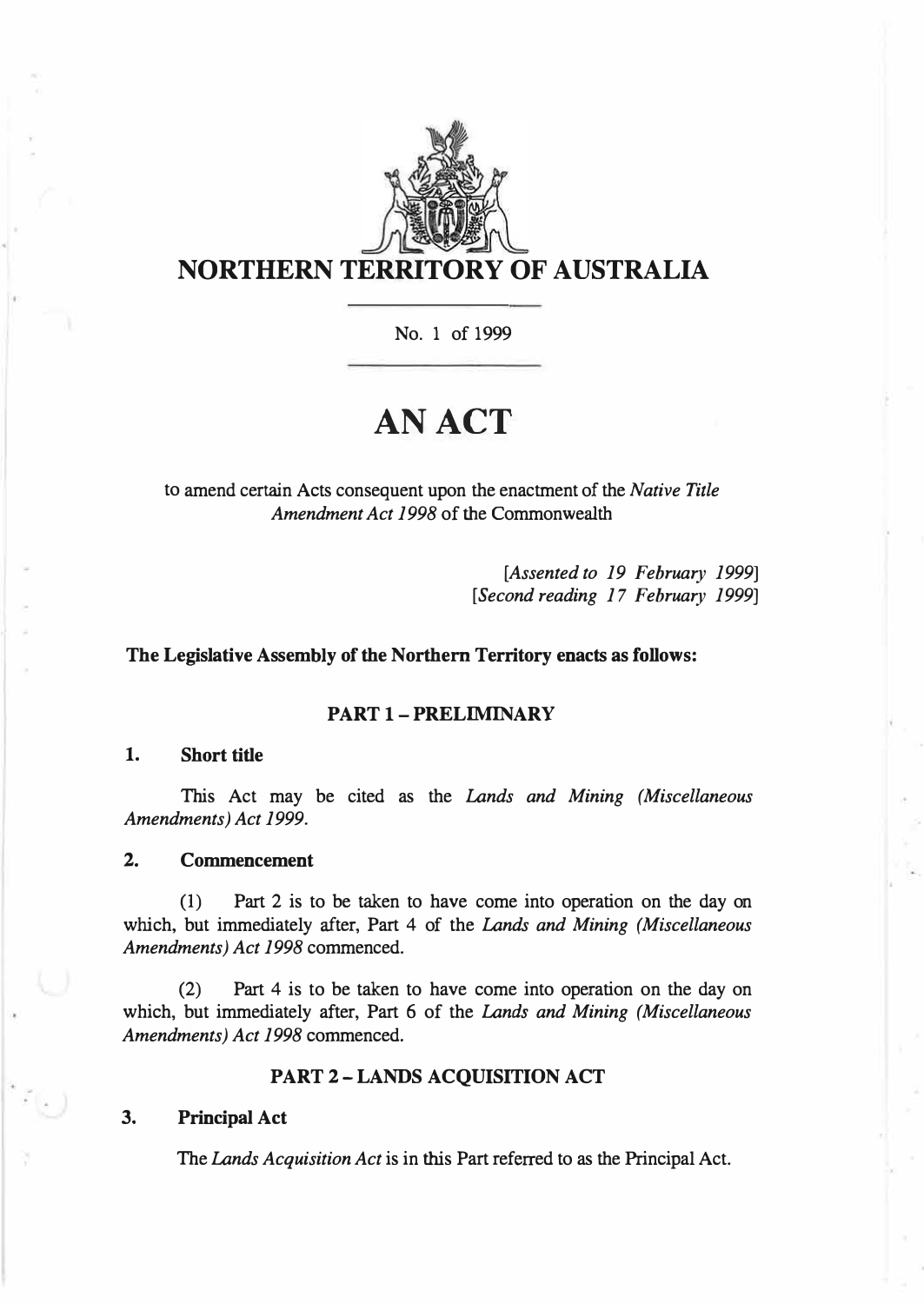# 4. Application in relation to native title

Section 5A of the Principal Act is amended -

- (a) by omitting from subsection (2) "and Part V"; and
- (b) by inserting after subsection (2) the following

"(2A) If, on or after 30 September 1998 but before a determination under section 43A(1)(b) of the Native Title Act in respect of the relevant provisions of this Act comes into force, a notice under section 29 of the Native Title Act is given in respect of a compulsory acquisition of native title rights and interests that relates to an alternative provision area, then section 40 of this Act applies.".

# 5. Application above highwater mark, &c.

Section 31B of the Principal Act is amended -

- (a) by omitting from subsecúon (1) "subsection (2)" and substituting "subsections (2) and (3)"; and
- (b) by adding at the end the following:

"(3) Divisions 1 and 2 of this Part do not apply in relation to a compulsory acquisition to which section 40 applies.".

# 6. Compulsory acquisition where right to negotiate applies

Section 40 of the Principal Act is amended  $-$ 

- (a) by inserting in subsection  $(1)(a)$  ", is an act to which Subdivision P of Division 3 of Part 2 of the Native Title Act applies" after "area";
- (b) by omitting from subsection  $(1)(b)$  "time." and substituting "time;";
- (c) by adding at the end of subsection (1) the following:
	- "(c) a compulsory acquisition of native title rights and intetests that reiates to an alternative provision area and is done after <sup>a</sup> determination under section  $43A(1)(b)$  of the Native Title Act in respect of the relevant provisions of this Act comes into force if, in respect of the acquisition, a notice under section 29 of the Native Title Act is given on or after 30 September 1998 but before the determination comes into force;
	- (d) <sup>a</sup>compulsory acquisition of native title rights and interests that relates to an alternative provision area and is done after <sup>a</sup> determination under section  $43A(1)(b)$  of the Native Title Act in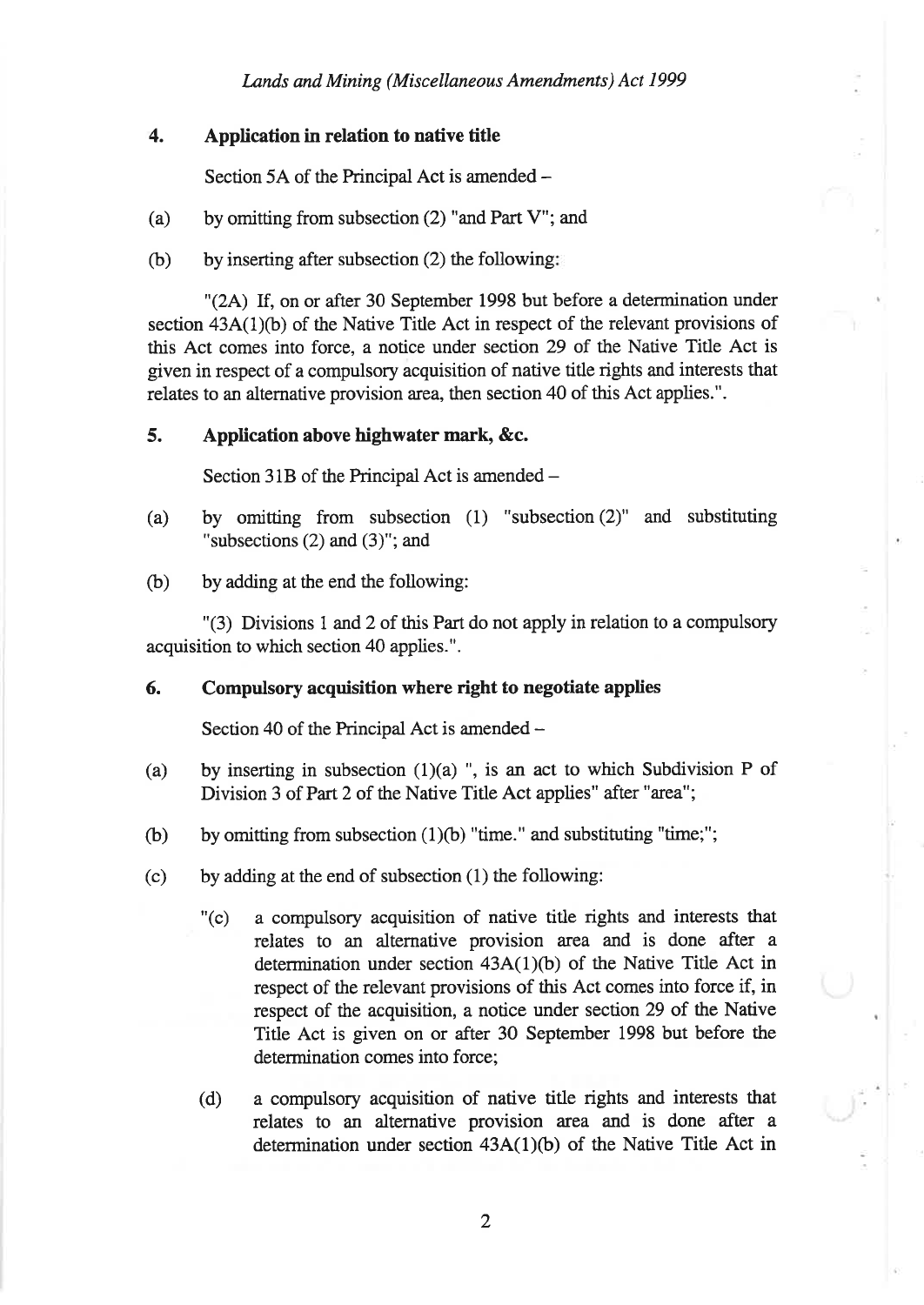respect of the relevant provisions of this Act ceases to be in force."; and

(d) by omitting subsection (2) and substituting the following:

"(2) Divisions 1 and 2 of this Part do not apply in relation to a compulsory acquisition to which this section applies.

"(3) Subject to Subdivision P of Division 3 of Part 2 of the Native Title Act, a compulsory acquisition to which this section applies may oniy be done under section  $43(1)(b)$  of this Act after the Minister has complied with the procedures in that Subdivision.".

# 7. Abandonment of proposal

Section 41 of the Principal Act is amended  $-$ 

- (a) by inserting in subsection (4) "once a determination under section  $43A(1)(b)$  of the Native Title Act in respect of the relevant provisions of this Act comes into force" after "the proposal"; and
- (b) by adding at the end the following:

"(6) The abandonment of a proposal in relation to which section  $40(1)(c)$ applies does not prevent the Minister from compulsorily acquiring the native title rights and interests the subject of the proposal once a determination under section  $43A(1)(b)$  of the Native Title Act in respect of the relevant provisions of this Act comes into force if in doing so the Minister complies with Divisions 1 and 2 of this Part and in so compþing the Minister causes the relevant notices of proposal to be served under section 32(l) at Ieast 12 months after notice of the abandonment is given under subsection (2).".

#### 8. Service of notice of acquisition

Section 49 of the Principal Act is amended by inserting after subsection (1AA) the following:

"(1AB) Where land is compulsorily acquired under section  $43(1)(b)$ subject to conditions relating to native title rights and interests, the copy of the notice of acquisition served on the persons referred to in subsection  $(1A)(a)(i)$ and (ii) is to be accompanied by a copy of those conditions.".

## 9. Offers

Section 50 of the Principal Act is amended -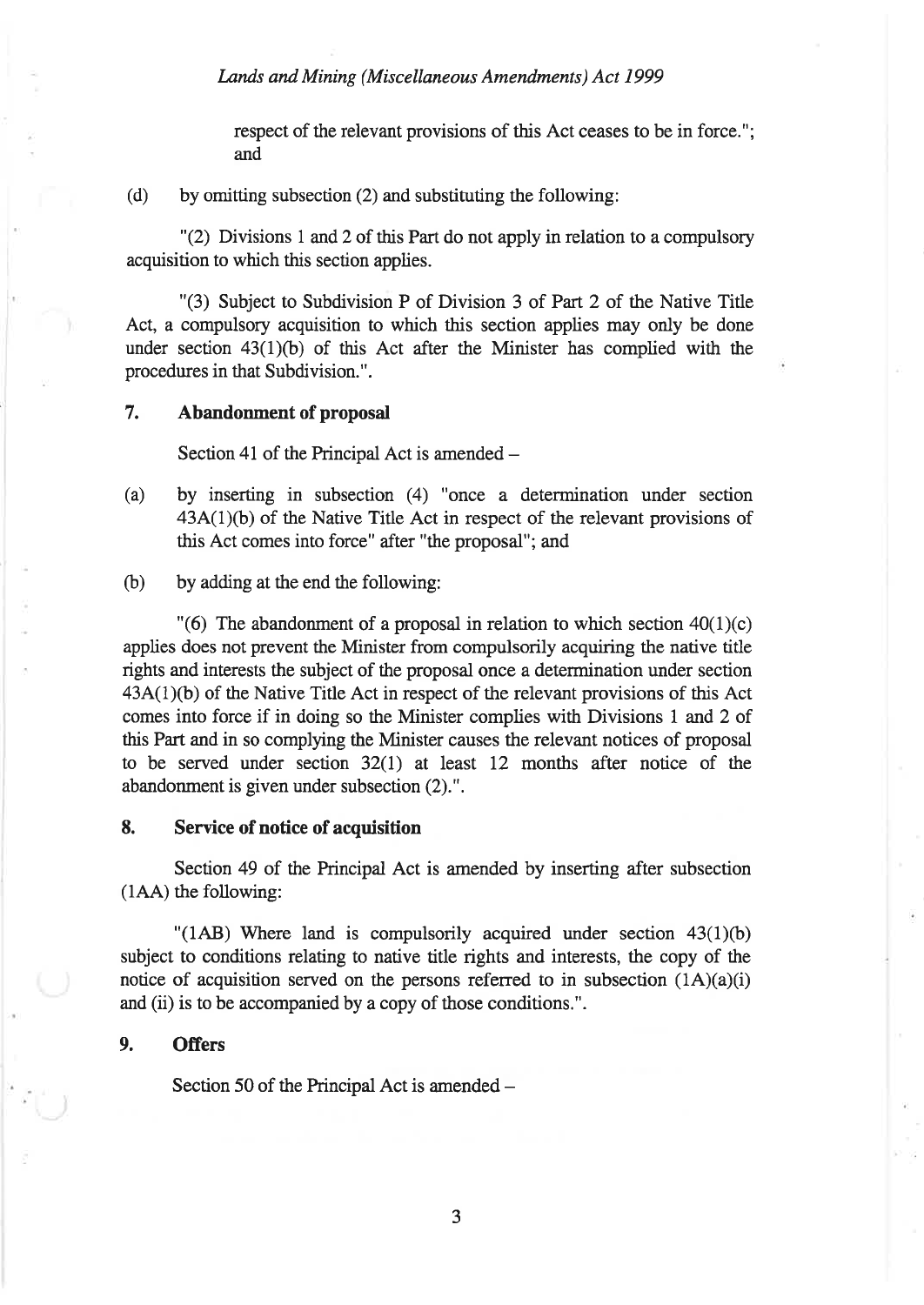(a) by omitting from subsection (1) all the words from and including "the opinion" to and including "compensation" (first occurring) and substituting the following:

"the opinion that  $-$ 

- (aa) a person specified in section  $49(1A)(a)$  who has been served with a notice under section  $49(1)(c)(i)$ ; or
- (ab) a person who has lodged a claim for compensation under section  $52(1)$  and in relation to whom section  $52(2)$  applies,

has a claim for compensation";

- (b) by omitting from subsection  $(1)(a)$  "land;" and substituting "land; or";
- (c) by omitting from subsection (1)(b) "compensation; or" and substituting "compensation.";
- (d) by omitting subsection  $(1)(c)$ ; and
- (e) by inserting after subsection  $(1)$  the following:

 $^{\prime\prime}$ (1AA) If the Minister is of the opinion that  $-$ 

- (a) a person specified in section  $49(1A)(a)$  who has been served with a notice under section  $49(1)(c)(i)$ ; or
- (b) a person who has lodged a claim for compensation under section  $52(1)$  and in relation to whom section  $52(2)$  applies,

has a claim for compensation under this Act that is not reasonably capable of being assessed, unless the person is a registered native title claimant, the Minister must cause to be served on the person a notice to the effect that the Minister proposes to refer the matter of compensation to the Tribunal under section 51(b).".

#### 10. Reference to Tribunal

Section 51 of the Principal Act is amended by omitting "section  $50(1)(c)$ " and substituting "section 50(1AA)".

## 11. Claims

Section 52 of the Principal Act is amended  $-$ 

(a) by omitting from subsection (1) all the words from and including "A person" to and including "may" and substituting the following: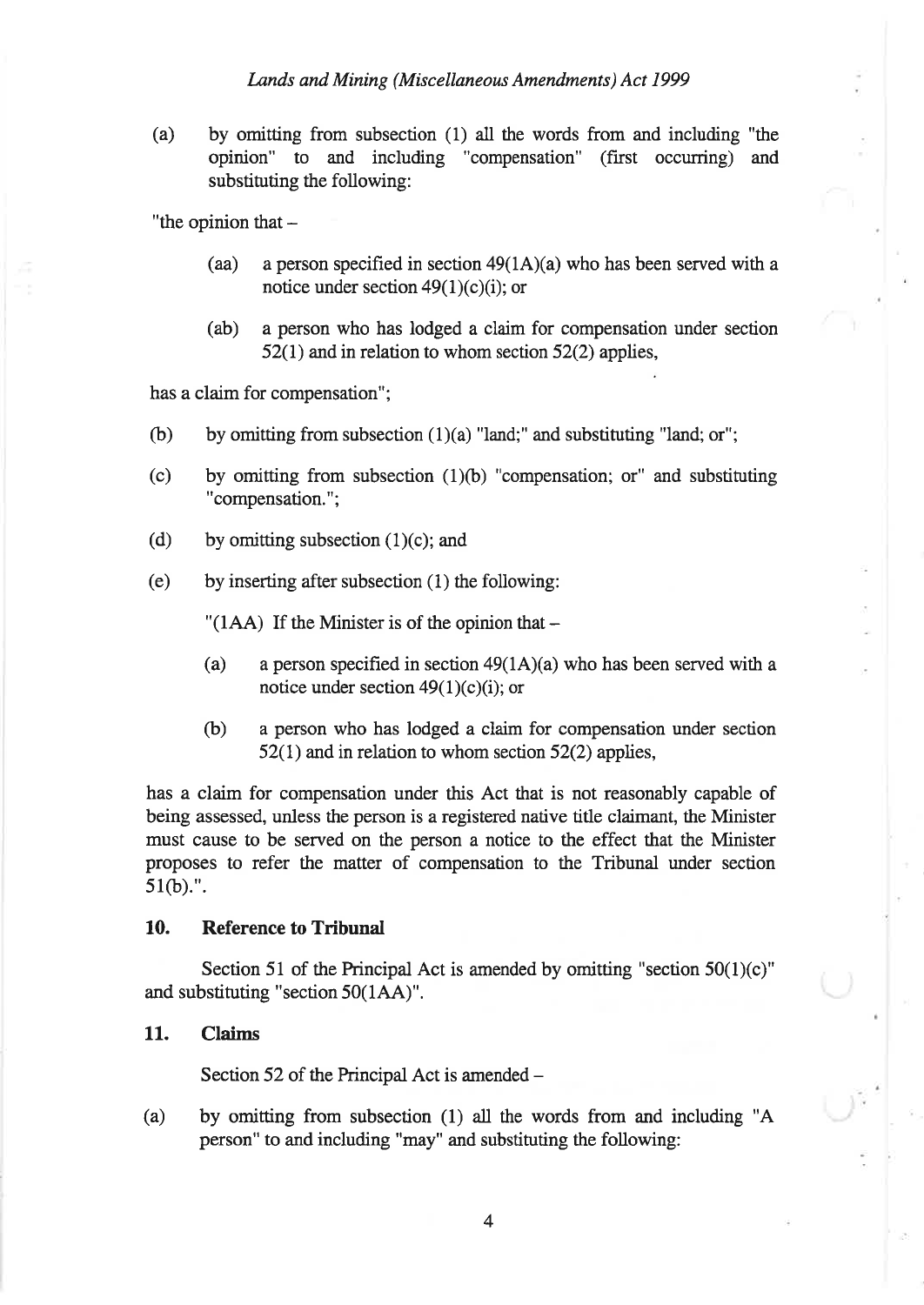"Where a person had, or asserts to have had, an interest in acquired land immediately before the date of acquisition, including  $-$ 

- (a) a registered native title body corporate;
- (b) a person asserting an interest (other than a native title right or interest) that is not shown on the Register maintained by the Registrar-General under the Real Property Act; and
- (c) <sup>a</sup>registered native title claimant or any other person asserting <sup>a</sup> native title right or interest,

the person may";

- (b) by inserting before subsection  $(2)(a)$  the following:
	- "(aa) if the person holds or, but for the acquisition, would have held an interest in the acquired land, including a registered native title body corporate who holds or would have held native title - within one month after the claim is lodged;";
- (c) by omitting from subsection  $(2)(b)$  "native title claimant" and substituting "native title claimant or other person asserting a native title right or interest";
- (d) by omitting from subsection (2)(b) "the claimant" (wherever occurring) and substituting "the person"; and
- (e) by omitting from subsection (2) "an offer or notice in accordance with section 50(1)" and substituting "an offer under section 50(1)(a) or (b) or a notice under section 50(1AA) (as the case requires)".

#### 12. Compensation for acquired land

Section 59 of the Principal Act is amended by inserting after subsection (1) the following:

"(14) A person who has a claim for compensation under subsection (1) may lodge that claim under section 52(1).".

#### 13. Determinations

Section 81 of the Principal Act is amended by omitting "this Part" and substituting "section  $51(b)$  or this Part".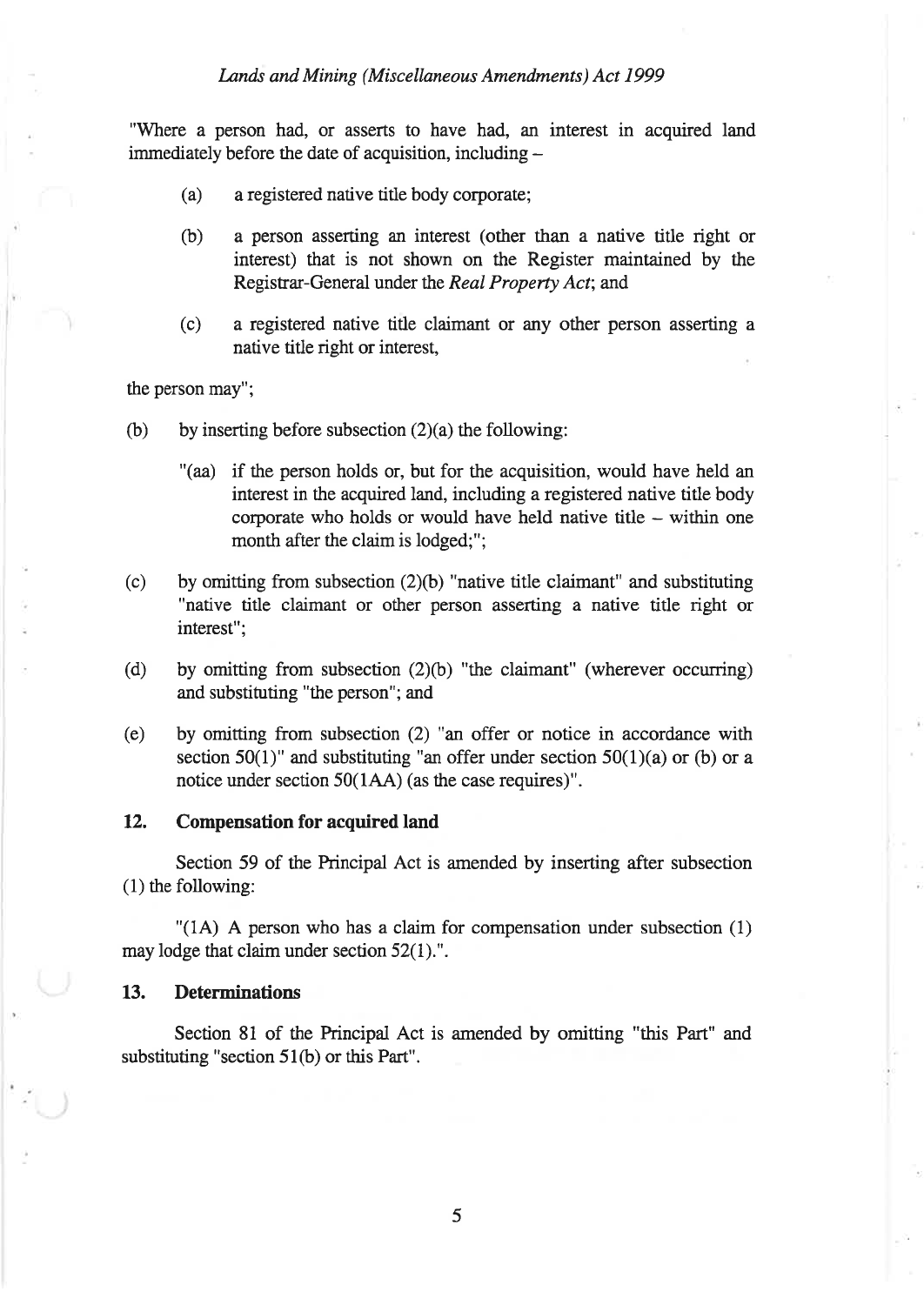# 14. Instrument of determination

Section 82 of the Principal Act is amended by omitting from subsection (1) "this Part" and substituting "section 51(b) or this Part".

# PART 3 - LANDS AND MINING (MISCELLANEOUS AMENDMENTS) ACT 1998

## 15. Repeal

Section 274 of the Lands and Mining (Miscellaneous Amendments) Act 1998 is repealed.

# PART 4 - LANDS AND MINING TRIBUNAL ACT

#### 16. Functions

Section 5 of the *Lands and Mining Tribunal Act* is amended by omitting from paragraph (b) "Part VIII" and substituting "section 51(b) or Part VIII".

# 17. Power to dismiss objections

Section 22A of the Lands and Mining Tribunal Act is amended -

- (a) by omitting all the words from and including "The Tribunal" to and including "to an act" and substituting "(1) The Tribunal may dismiss an objection to an act under the Mining Act or the Petroleum Act by <sup>a</sup> registered native title claimant or registered native title body corporate"; and
- (b) adding at the end the following:

"(2) The Tribunal may dismiss an objection to a compulsory acquisition under the *Lands Acquisition Act* by a person if, in the Tribunal's opinion, the objection is not on the ground that  $-$ 

- (a) if the person is a registered native title claimant or registered native titie body corporate - the compulsory acquisition would affect the registered native title rights and interests of the claimant or body; or
- (b) in any other case the compulsory acquisition would affect the person's interest in the iand proposed to be acquired.".

#### 18. Withdrawal of objections

Section 22B of the Lands and Mining Tribunal Act is amended by inserting in paragraph (b) "either" after "because".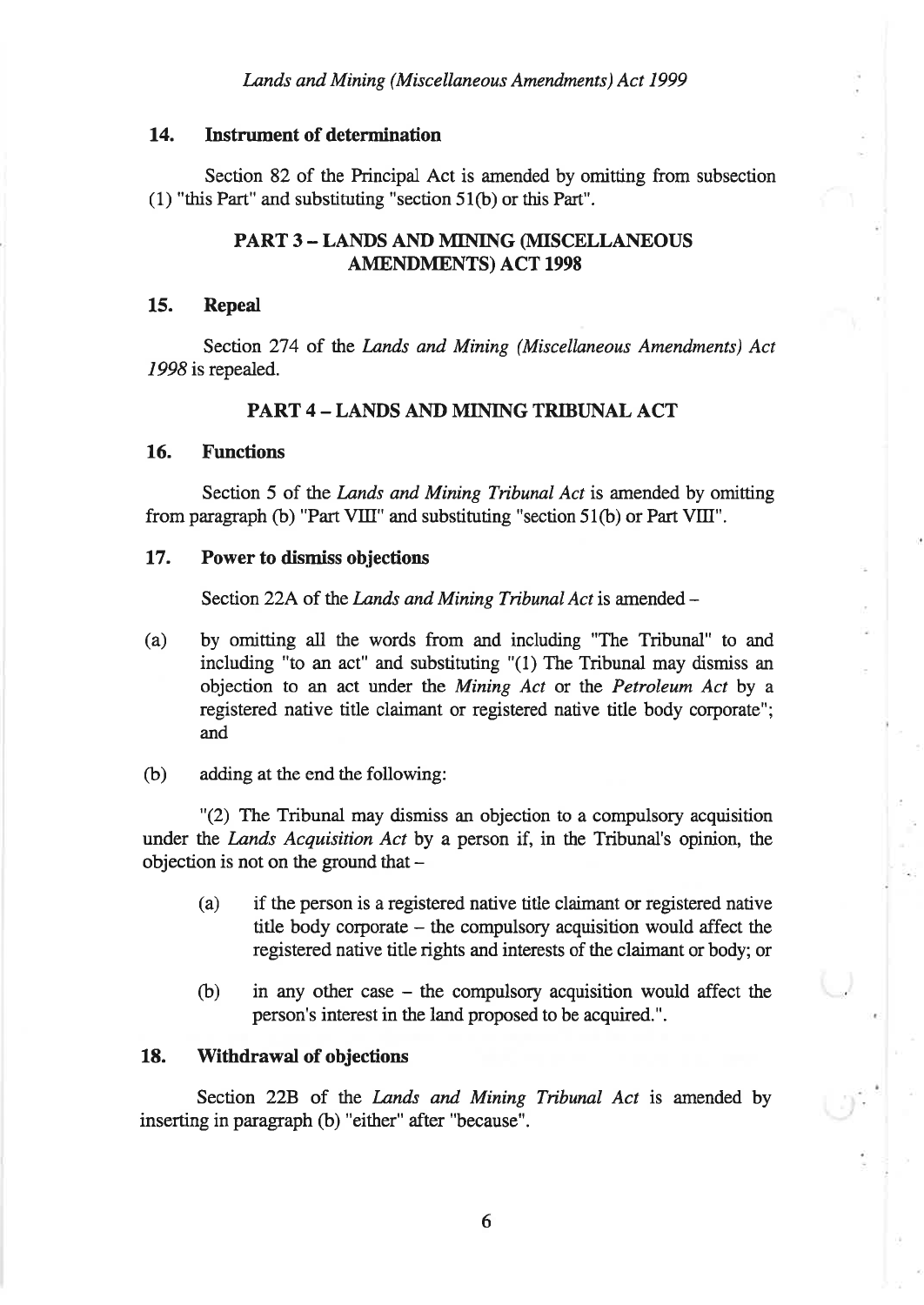# PART 5 - MINING ACT

# 19. Principal Act

The Mining Act is in this Part referred to as the Principal Act.

#### 20. Application

Section 140B of the Principal Act is amended  $-$ 

- (a) by omitting from subsection (1) "(1A) and (2)" and substituting "(1A), (2),  $(2A)$  and  $(2B)$ "; and
- (b) by inserting after subsection (2) the following:

"(24) This Part does not apply in relation to a prescribed mining act that affects native title rights and interests and relates to an alternative provision area if, in respect of the act, a notice under section 29 of the Native Title Act is given on or after 30 September 1998 but before a determination under section  $43A(1)(b)$  of that Act in respect of the relevant provisions of this Act comes into ' force.

"(28) Subject to Subdivision P of Division 3 of Part 2 of the Native Title Act, the Minister may do a prescribed mining act to which, by virtue of subsection (24), this Part does not apply after having complied with the procedures in that Subdivision.".

#### 21. Consultation and mediation

Section 140G of the Principal Act is amended by omitting from subsection (1) all the words after "affected land," and substituting the following:

"including

- (a) if the prescribed mining act is an act to which section 24MD(68) of the Native Title Act applies and it is relevant to do so  $-$  about any access to that land (whether under section 179 or otherwise) or the way in which anything authorised by the prescribed mining act might be done; or
- (b) if the prescribed mining act is an act to which section  $140B(1)(b)$ refers – about any access to that land (whether under section 179 or otherwise) or the way in which anything authorised by the prescribed mining act might be done,

in this section called'impact minimisation' ".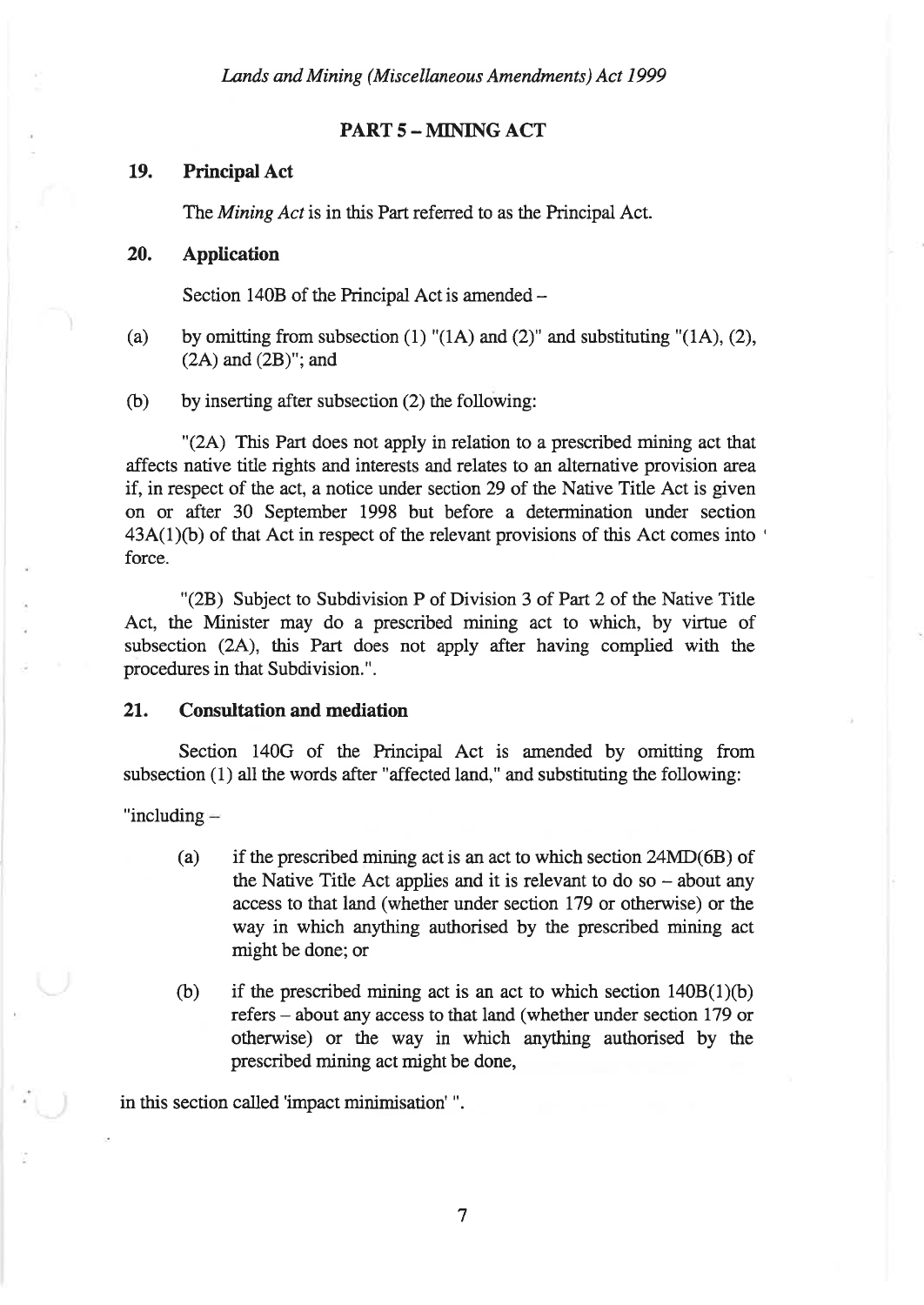# ?2. Procedure if no objections lodged, objections withdrawn, &c.

Section 140M of the Principal Act is amended by inserting in subsection  $(2)(b)(ii)$  "either" after "because".

#### 23. Compensation

Section 140N of the Principal Act is amended by omitting subsection  $(4)$ and substituting the following:

"(4) In the event of a dispute about compensation payable under subsection  $(1)$  -

- (a) the holder of the relevant mining interest; or
- (b) the person to whom compensation is payable, being  $-$ 
	- (i) the registered native title body corporate; or
	- (ii) if there is an approved determination of native title that a person holds native title in the affected land but there has been no determination under either section 56 or sections 56 and 57 of the Native Title Act – that person,

may refer the dispute to the Tribunal.".

## 24. New section

The Principal Act is amended by inserting after section 165 the following:

#### "1654. Notification of conditions relating to native title

"'Where the Minister does a prescribed mining act, the Minister must give notice in writing to the regisæred native title claimants and registered native title bodies corporate in relation to any of the affected land of the doing of the act and, if the act is subject to conditions relating to native title rights and interests, those conditions.".

# PART 6 - PETROLEUM ACT

# 25. Principal Act

The Petroleum Act is in this Part referred to as the Principal Act.

## 26. Notice of application for permit

Section 18 of the Principal Act is amended -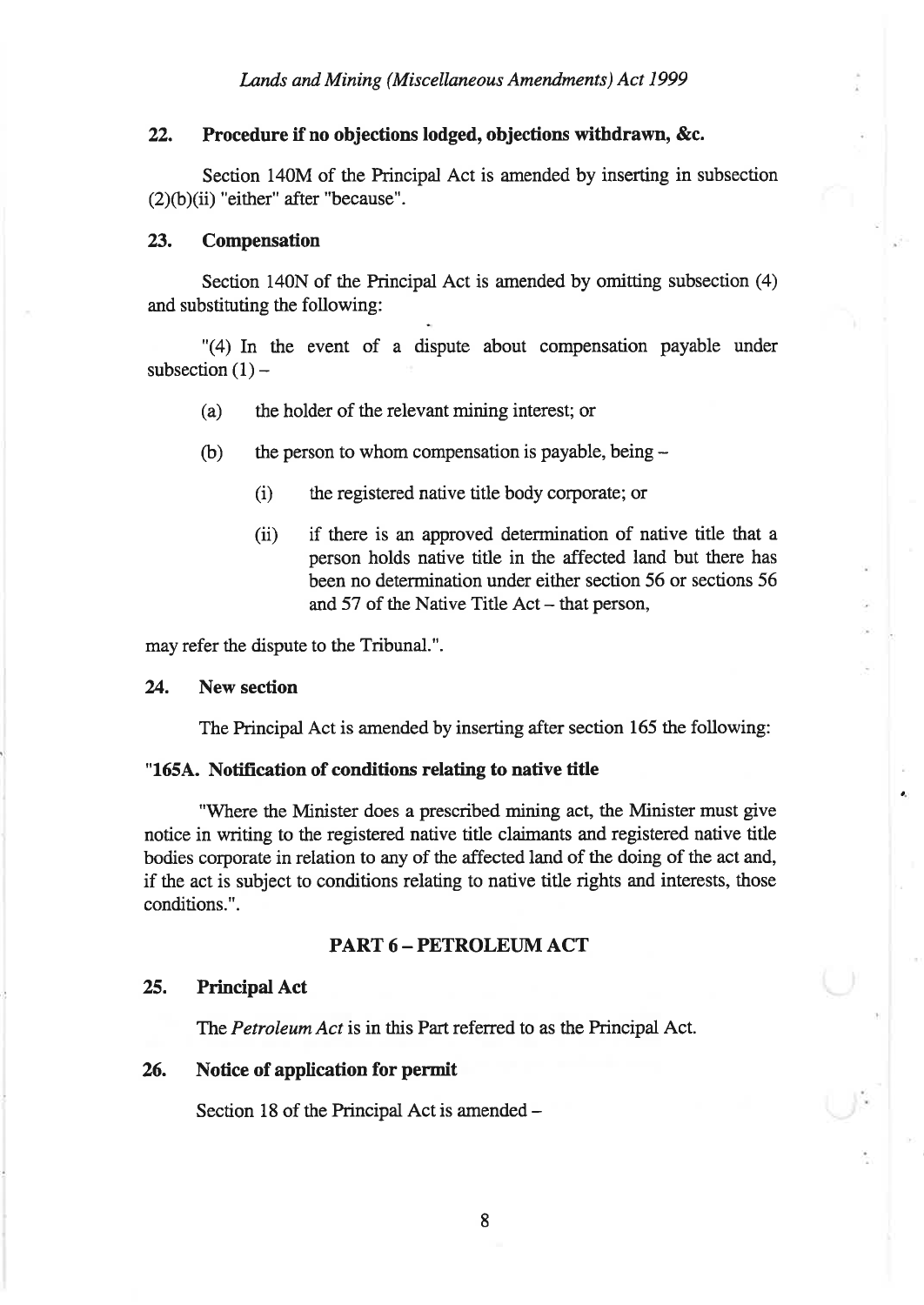- (a) by omitting from subsection  $(1)(e)$  "any person" and substituting "a person who has an estate or interest in relation to land comprised in, or land contiguous with land comprised in, an application area";
- (b) by omitting from subsection (14) "of the application in accordance with that Part" and substituting "in accordance with section 57F or 57T, as the case requires";
- $(c)$  by omitting from subsection (3) "interest in land" and substituting "interest in relation to land"; and
- (d) by omitting subsection  $(4)$ .

### 27. Application

Section 57C of the Principal Act is amended -

- (a) by omitting from subsection (1) "subsection (1A)" and substituting "subsections  $(1A)$ ,  $(1C)$  and  $(1D)$ "; and
- (b) by inserting after subsection (18) the following:

"(1C) This Part does not apply in relation to a prescribed petroleum act that affects native title rights and interests and relates to an alternative provision area if, in respect of the act, a notice under section 29 of the Native Title Act is given on or after 30 September 1998 but before a determination under section  $43A(1)(b)$  of that Act in respect of the relevant provisions of this Act comes into force.

"(1D) Subject to Subdivision P of Division 3 of Part 2 of the Native Title Act, the Minister may do a prescribed petroleum act to which, by virtue of subsection (1C), this Part does not apply after having complied with the procedures in that Subdivision.".

#### 28. Consultation and mediation

Section 57H of the Principal Act is amended by omitting from subsection (1) all the words after "affected land," and substituting the following:

"including

(c) if the prescribed petroleum act is an act to which section 24MD(6B) of the Native Title Act applies and it is relevant to do so - about any access to that land or the way in which anything authorised by the prescribed petroleum act or the grant of the licence might be done; or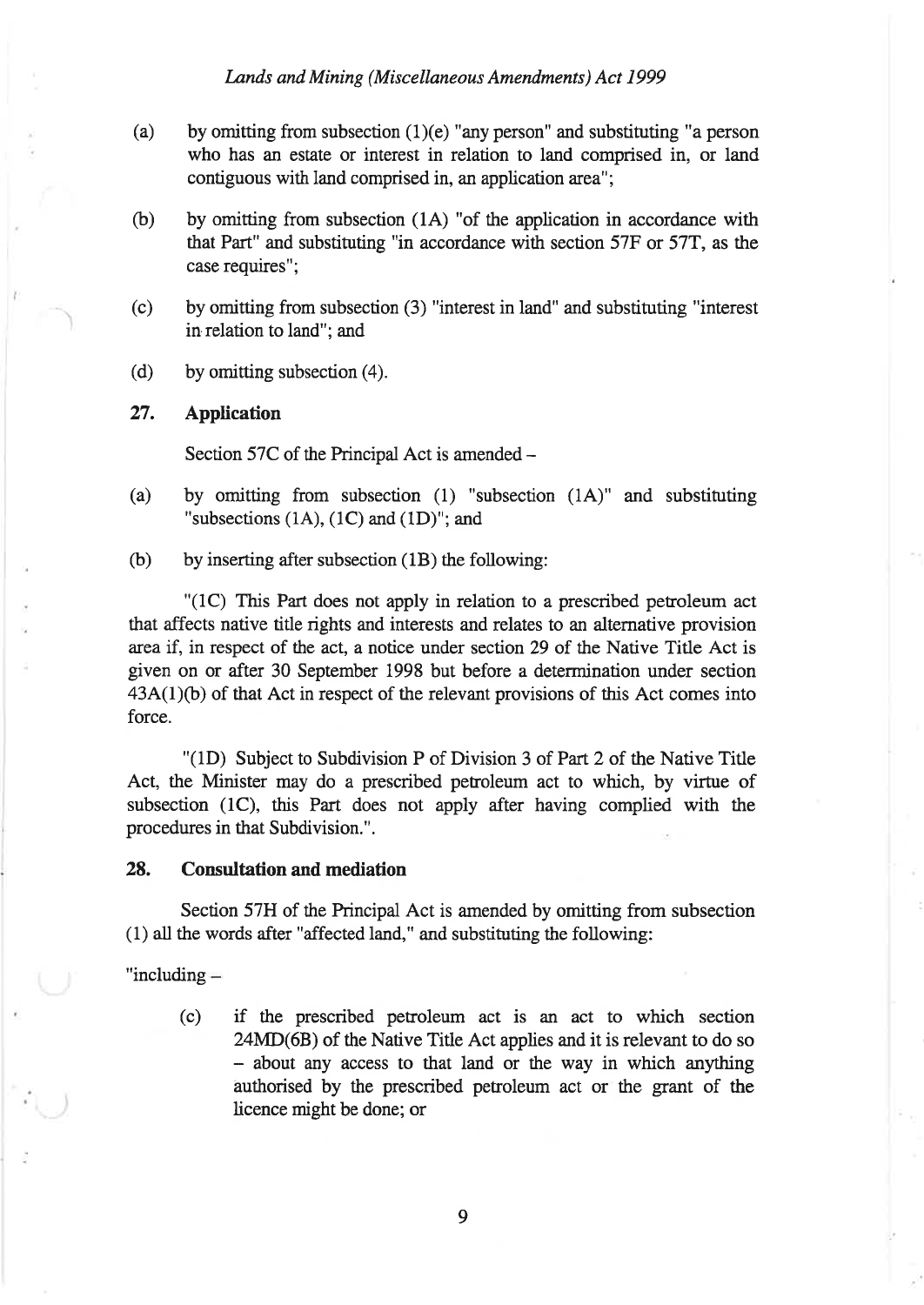(d) if the prescribed petroleum act is an act to which section  $57C(1)(b)$ refers - about any access to that land or the way in which anything authorised by the prescribed petroleum act or the grant of the licence might be done,

in this section called'impact minimisation' ".

# 29. Procedure if no objections lodged, objections withdrawn, &c.

Section 57N of the Principal Act is amended by inserting in subsection  $(2)(b)(ii)$  "either" after "because".

#### 30. Compensation

Section 57P of the Principal Act is amended by omitting subsection  $(4)$ and substituting the following:

"(4) In the event of a dispute about compensation payable under subsection  $(1)$  –

- (a) the holder of the relevant petroleum interest; or
- (b) the person to whom compensation is payable, being -
	- (i) the registered native title body corporate; or
	- (ii) if there is an approved determination of native title that a person holds native title in the affected land but there has been no determination under either section 56 or sections 56 and  $57$  of the Native Title Act  $-$  that person,

may refer the dispute to the Tribunal.".

#### 31. New section

The Principal Act is amended by inserting after section 70 the following:

#### "704. Notification of conditions relating to native title

"Where the Minister does a prescribed petroleum act, the Minister must give notice in writing to the registered native title claimants and registered native title bodies corporate in relation to any of the affected land of the doing of the act and, if the act is subject to conditions relating to native title rights and interests, those conditions.".

#### 32. New section

The Principal Act is amended by inserting after section 1174 the following: